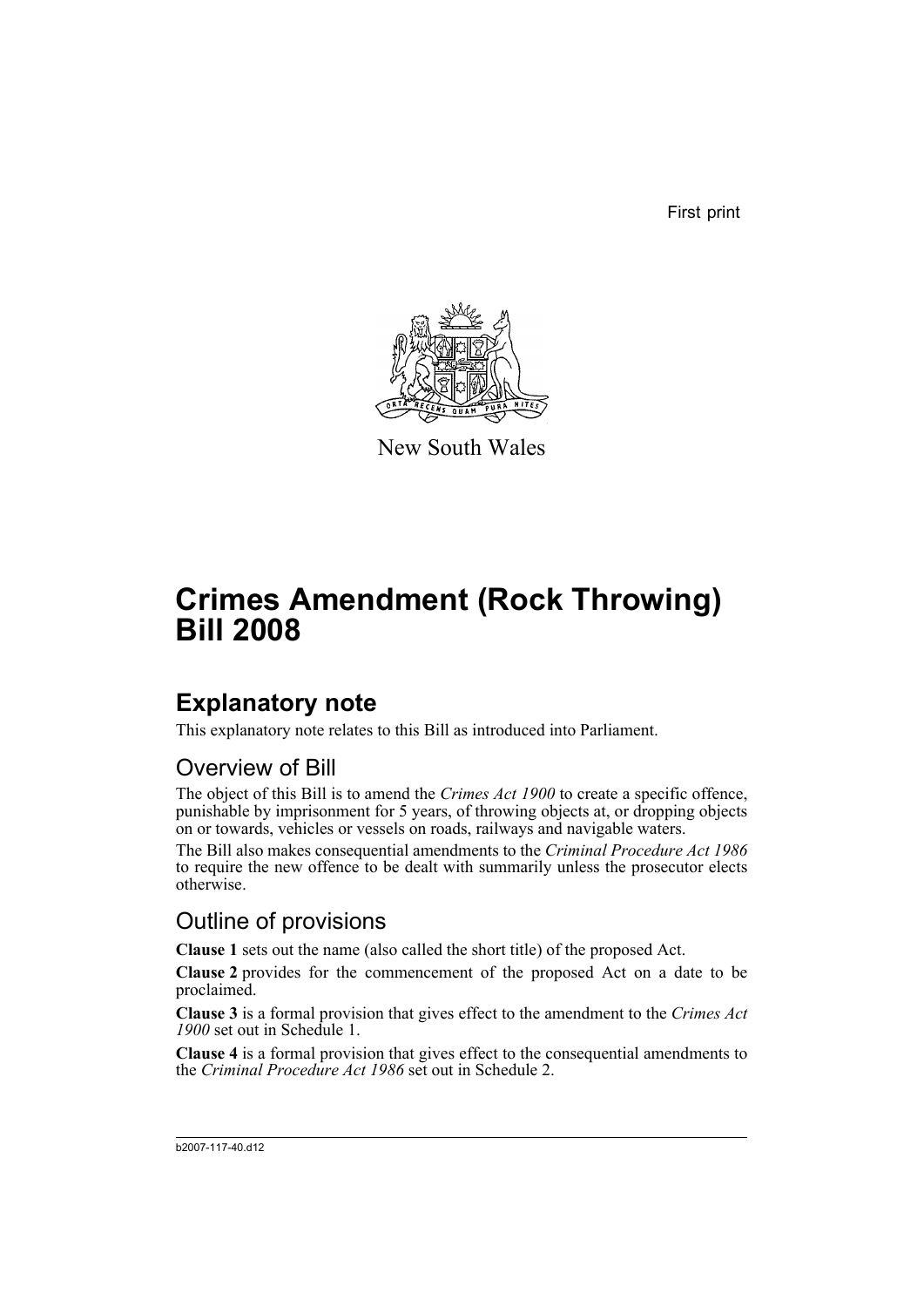Crimes Amendment (Rock Throwing) Bill 2008

Explanatory note

**Clause 5** provides for the repeal of the proposed Act after all the amendments made by the proposed Act have commenced. Once the amendments have commenced the proposed Act will be spent and section 30 of the *Interpretation Act 1987* provides that the repeal of an amending Act does not affect the amendments made by that Act.

### **Schedule 1 Amendment of Crimes Act 1900**

**Schedule 1** amends the *Crimes Act 1900* to provide for a new offence of intentionally throwing an object at, or dropping an object on or towards, a vehicle or vessel on any road (or road related area), railway or navigable waters. It will be necessary for the prosecution to prove that there was a person in the vehicle or vessel and that the conduct of the accused risked the safety of a person. However, it will not be necessary to prove that the accused was aware that his or her conduct risked the safety of a person or that the object concerned actually made contact with the vehicle or vessel.

The new offence will apply not only to motor vehicles but also to trains and trams, bicycles, and certain other road users.

The maximum penalty for the new offence is 5 years imprisonment.

#### **Schedule 2 Consequential amendment of Criminal Procedure Act 1986**

**Schedule 2** amends the *Criminal Procedure Act 1986* so that the new offence is triable summarily, unless the prosecutor elects to have the matter prosecuted on indictment. It also provides for the maximum penalty for the offence when dealt with summarily.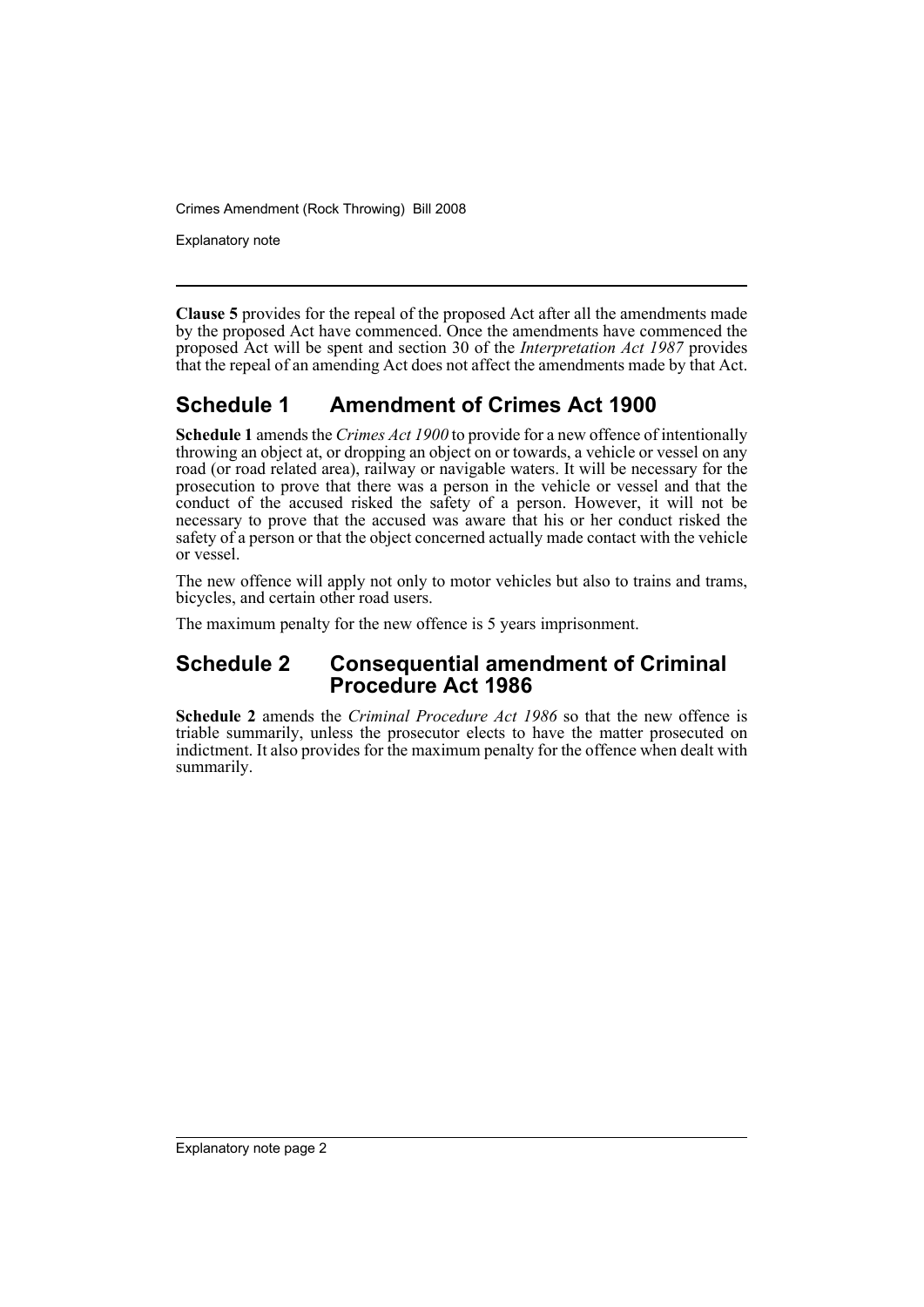First print



New South Wales

# **Crimes Amendment (Rock Throwing) Bill 2008**

## **Contents**

|            |                                                                   | Page |
|------------|-------------------------------------------------------------------|------|
|            | Name of Act                                                       |      |
|            | Commencement                                                      |      |
| 3          | Amendment of Crimes Act 1900 No 40                                | 2    |
| 4          | Consequential amendments to Criminal Procedure Act<br>1986 No 209 | 2    |
| 5          | Repeal of Act                                                     | 2    |
| Schedule 1 | Amendment of Crimes Act 1900                                      | 3    |
| Schedule 2 | Consequential amendments to Criminal Procedure Act 1986           |      |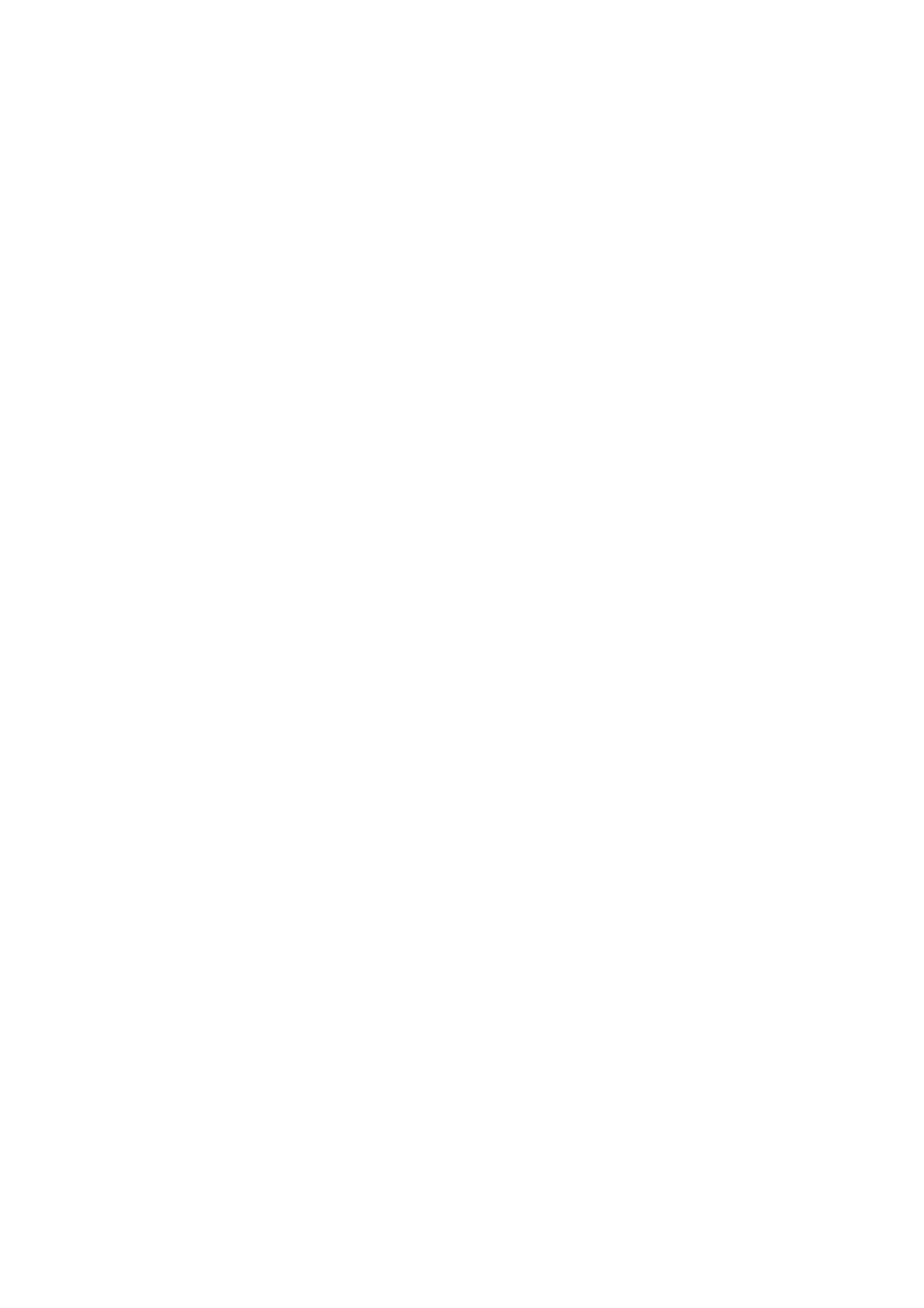

New South Wales

# **Crimes Amendment (Rock Throwing) Bill 2008**

No , 2008

#### **A Bill for**

An Act to amend the *Crimes Act 1900* with respect to the throwing of rocks and other objects at vehicles and vessels; and to make consequential amendments to the *Criminal Procedure Act 1986*.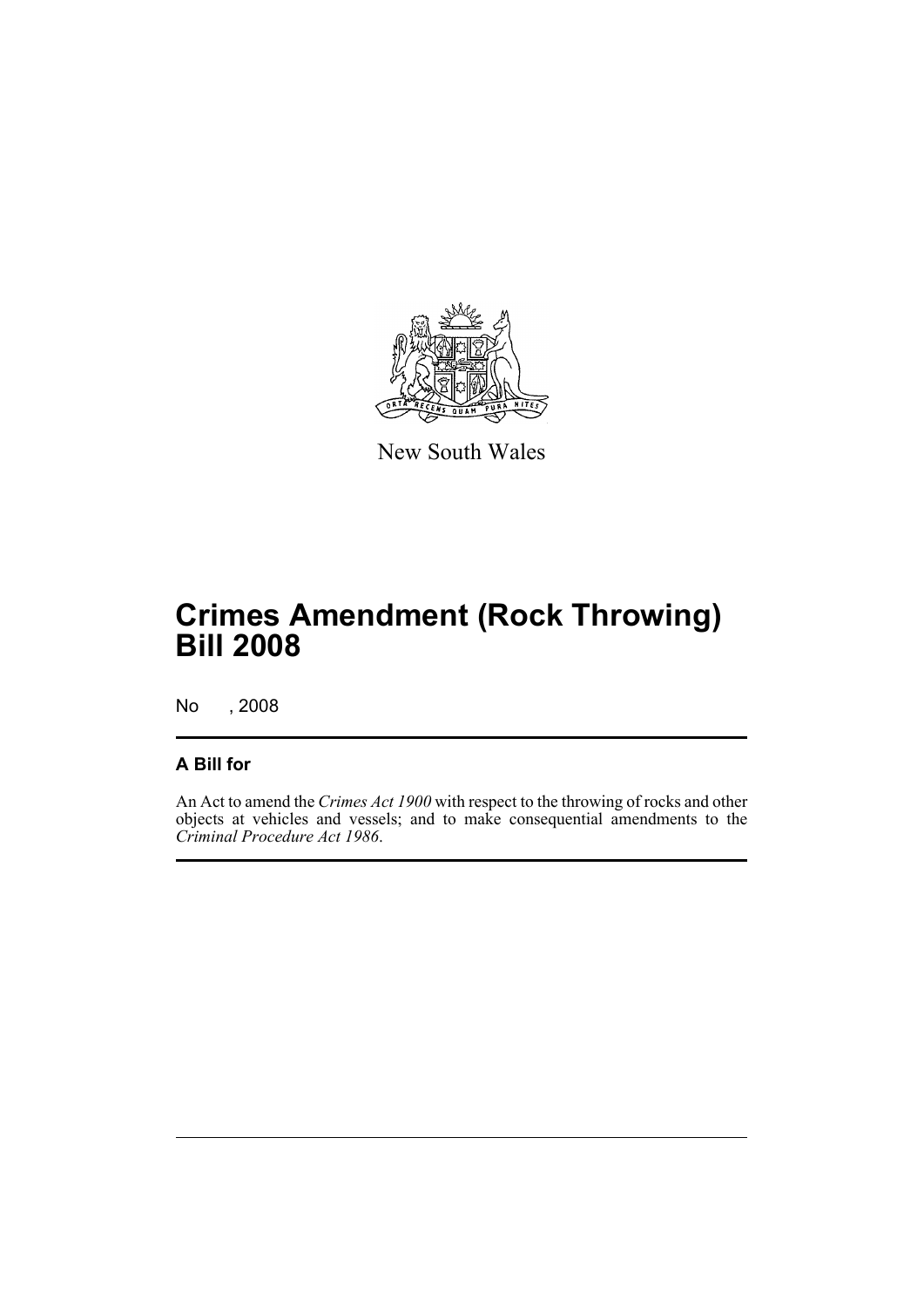<span id="page-5-4"></span><span id="page-5-3"></span><span id="page-5-2"></span><span id="page-5-1"></span><span id="page-5-0"></span>

|                                         |                                                                                                                                                           | 1                                                                                                                                                                                 |  |
|-----------------------------------------|-----------------------------------------------------------------------------------------------------------------------------------------------------------|-----------------------------------------------------------------------------------------------------------------------------------------------------------------------------------|--|
|                                         |                                                                                                                                                           |                                                                                                                                                                                   |  |
|                                         |                                                                                                                                                           | 2                                                                                                                                                                                 |  |
|                                         | This Act is the Crimes Amendment (Rock Throwing) Act 2008.                                                                                                | 3                                                                                                                                                                                 |  |
|                                         |                                                                                                                                                           | 4                                                                                                                                                                                 |  |
|                                         | This Act commences on a day to be appointed by proclamation.                                                                                              | 5                                                                                                                                                                                 |  |
| Amendment of Crimes Act 1900 No 40<br>3 |                                                                                                                                                           |                                                                                                                                                                                   |  |
|                                         | The <i>Crimes Act 1900</i> is amended as set out in Schedule 1.                                                                                           | $\overline{7}$                                                                                                                                                                    |  |
|                                         |                                                                                                                                                           | 8                                                                                                                                                                                 |  |
|                                         | The <i>Criminal Procedure Act 1986</i> is amended as set out in Schedule 2.                                                                               | 9                                                                                                                                                                                 |  |
|                                         |                                                                                                                                                           | 10 <sup>1</sup>                                                                                                                                                                   |  |
| (1)                                     | This Act is repealed on the day following the day on which this Act<br>commences.                                                                         | 11<br>12                                                                                                                                                                          |  |
| (2)                                     | The repeal of this Act does not, because of the operation of section 30<br>of the <i>Interpretation Act 1987</i> , affect any amendment made by this Act. | 13<br>14                                                                                                                                                                          |  |
|                                         |                                                                                                                                                           | The Legislature of New South Wales enacts:<br>Name of Act<br><b>Commencement</b><br><b>Consequential amendments to Criminal Procedure Act 1986 No 209</b><br><b>Repeal of Act</b> |  |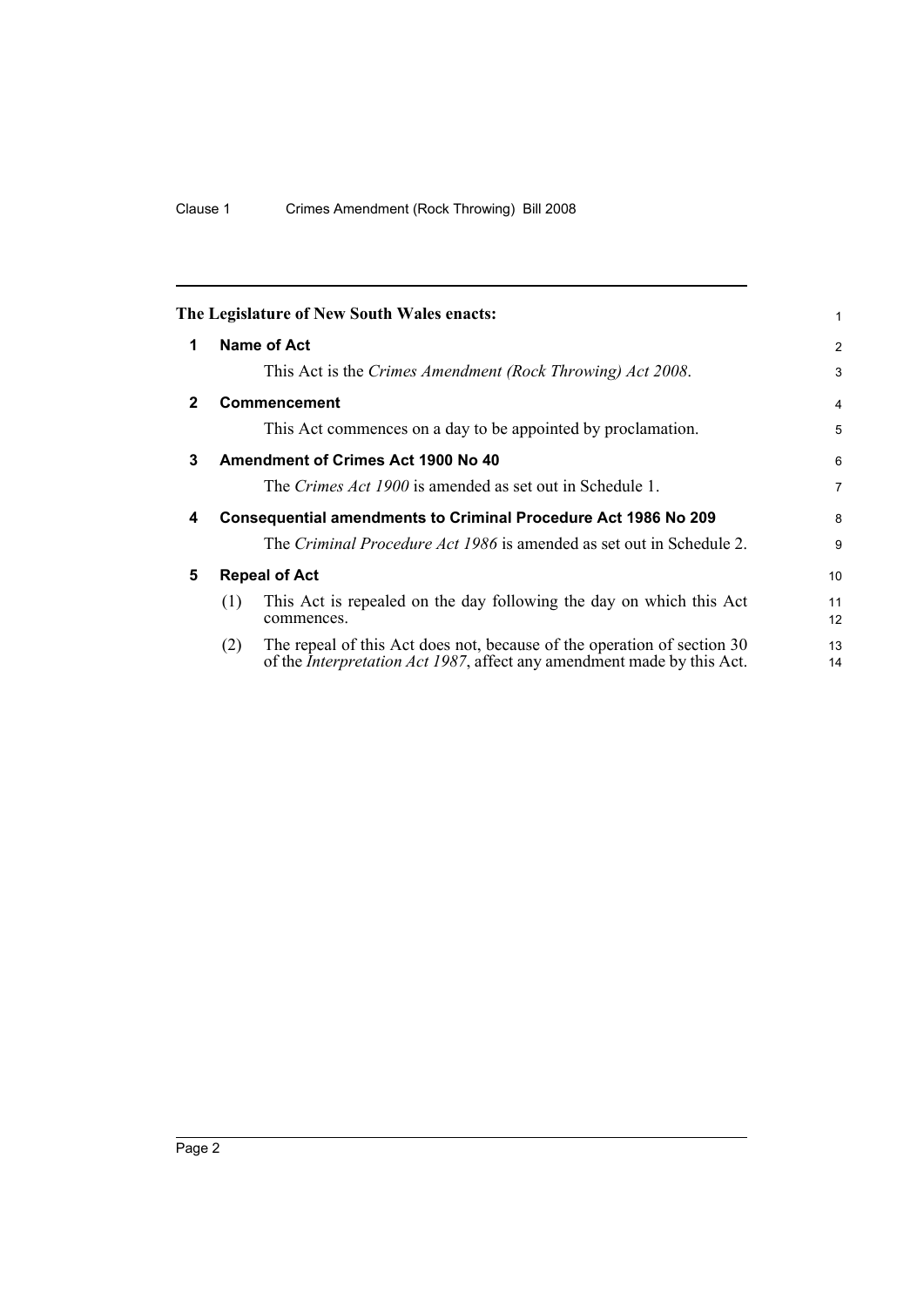Crimes Amendment (Rock Throwing) Bill 2008

Amendment of Crimes Act 1900 Schedule 1

<span id="page-6-0"></span>

| <b>Schedule 1</b>        |                    | <b>Amendment of Crimes Act 1900</b>                                                                                                                                    | $\mathbf{1}$             |
|--------------------------|--------------------|------------------------------------------------------------------------------------------------------------------------------------------------------------------------|--------------------------|
|                          |                    | (Section 3)                                                                                                                                                            | 2                        |
|                          | <b>Section 49A</b> |                                                                                                                                                                        | 3                        |
| Insert after section 49: |                    | $\overline{4}$                                                                                                                                                         |                          |
| 49A                      |                    | Throwing rocks and other objects at vehicles and vessels                                                                                                               | 5                        |
|                          | (1)                | A person is guilty of an offence if:                                                                                                                                   | 6                        |
|                          |                    | the person intentionally throws an object at, or drops an<br>(a)<br>object on or towards, a vehicle or vessel that is on any road,<br>railway or navigable waters, and | $\overline{7}$<br>8<br>9 |
|                          |                    | there is a person in the vehicle or vessel, and<br>(b)                                                                                                                 | 10 <sup>1</sup>          |
|                          |                    | the conduct risks the safety of any person.<br>(c)                                                                                                                     | 11                       |
|                          |                    | Maximum penalty: Imprisonment for 5 years.                                                                                                                             | 12                       |
|                          | (2)                | This section extends to a vehicle or vessel that is stationary at the<br>time that the object is thrown or dropped.                                                    | 13<br>14                 |
|                          | (3)                | In the prosecution of an offence under this section, it is not<br>necessary to prove:                                                                                  | 15<br>16                 |
|                          |                    | that the accused was aware that his or her conduct risked<br>(a)<br>the safety of any person, or                                                                       | 17<br>18                 |
|                          |                    | that the object made contact with the vehicle or vessel.<br>(b)                                                                                                        | 19                       |
|                          | (4)                | In this section:                                                                                                                                                       | 20                       |
|                          |                    | <b>road</b> means a road or road related area within the meaning of the<br>Road Transport (General) Act 2005.                                                          | 21<br>22                 |
|                          |                    | <i>throw</i> includes propel.                                                                                                                                          | 23                       |
|                          |                    | vehicle includes:                                                                                                                                                      | 24                       |
|                          |                    | (a)<br>a motor vehicle, and                                                                                                                                            | 25                       |
|                          |                    | a train or tram, and<br>(b)                                                                                                                                            | 26                       |
|                          |                    | a bicycle, and<br>(c)                                                                                                                                                  | 27                       |
|                          |                    | (d)<br>a vehicle drawn by an animal or an animal ridden by a<br>person.                                                                                                | 28<br>29                 |
|                          |                    |                                                                                                                                                                        |                          |